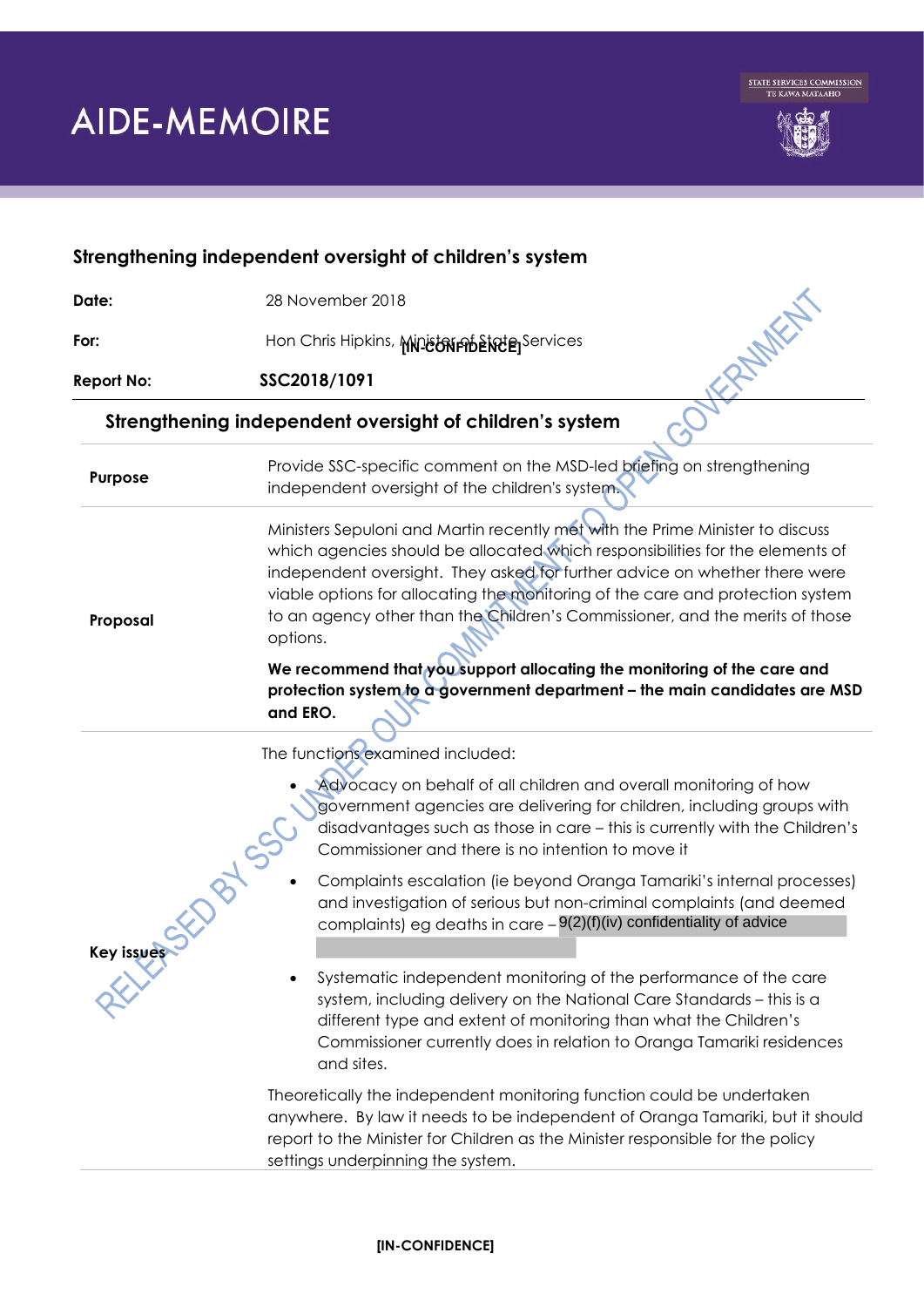A department is an appropriate choice for this function (which could potentially sit in a business unit or departmental agency). The monitoring function is specific and does not constitute blanket oversight of Oranga Tamariki. Precedents for this role include Te Puni Kōkiri's legislative role of monitoring how other departments perform for Māori.

SSC has been extensively engaged in this process, including the discussions about location of the monitoring function.

The MSD-led briefing invites Ministers to confirm their initial view about whether they wish to pursue locating the monitoring function in the Children's Commission or in another existing agency such as MSD or ERO. We agree that these are the appropriate options – in our view a new agency would be unnecessary and undesirable, especially as the resources required for monitoring are likely to change over time as Oranga Tamariki develops its own compliance systems.

The main risks with the Children's Commission are that:

- it would seek to simply scale up its existing monitoring approach to the new task, with limited regard to the intention of the legislation;
- its feedback, which may extend beyond what is required by current policy settings, would not be particularly helpful to Oranga Tamariki;
- Oranga Tamariki and others may perceive its feedback as coloured by its advocacy role on behalf of children.

SSC supports allocating the monitoring of the care and protection system to a government department. The best placed agencies are MSD and ERO.

MSD's Social Services Accreditation Team already provides Oranga Tamariki with assurance on its contracted providers and is working with Oranga Tamariki on how to measure the elements in the National Care Standards. MSD is concerned that as an organisation it would be seen as too close to Oranga Tamariki. If MSD was chosen as the monitor it would be necessary to determine whether these existing services to Oranga Tamariki would assist the monitoring role or require separation from it.

ERO's strength is that it is a specialist monitor and evaluator and would probably be the most efficient at building the new function. It also has a national footprint and is already strongly focused on issues for Māori and other vulnerable groups in the education system. The main risk with ERO is that, depending on how it approached the capability build needed, it may be viewed as too light on understanding the care and protection system itself.

The government's decisions on the recommendations of the Tomorrow's Schools review could affect ERO's ability to add this new function and the extent to which this new function would fit its overall future direction.<sup>9(2)(g)(i) free and frank</sup>

**Next steps**

**Our advice**